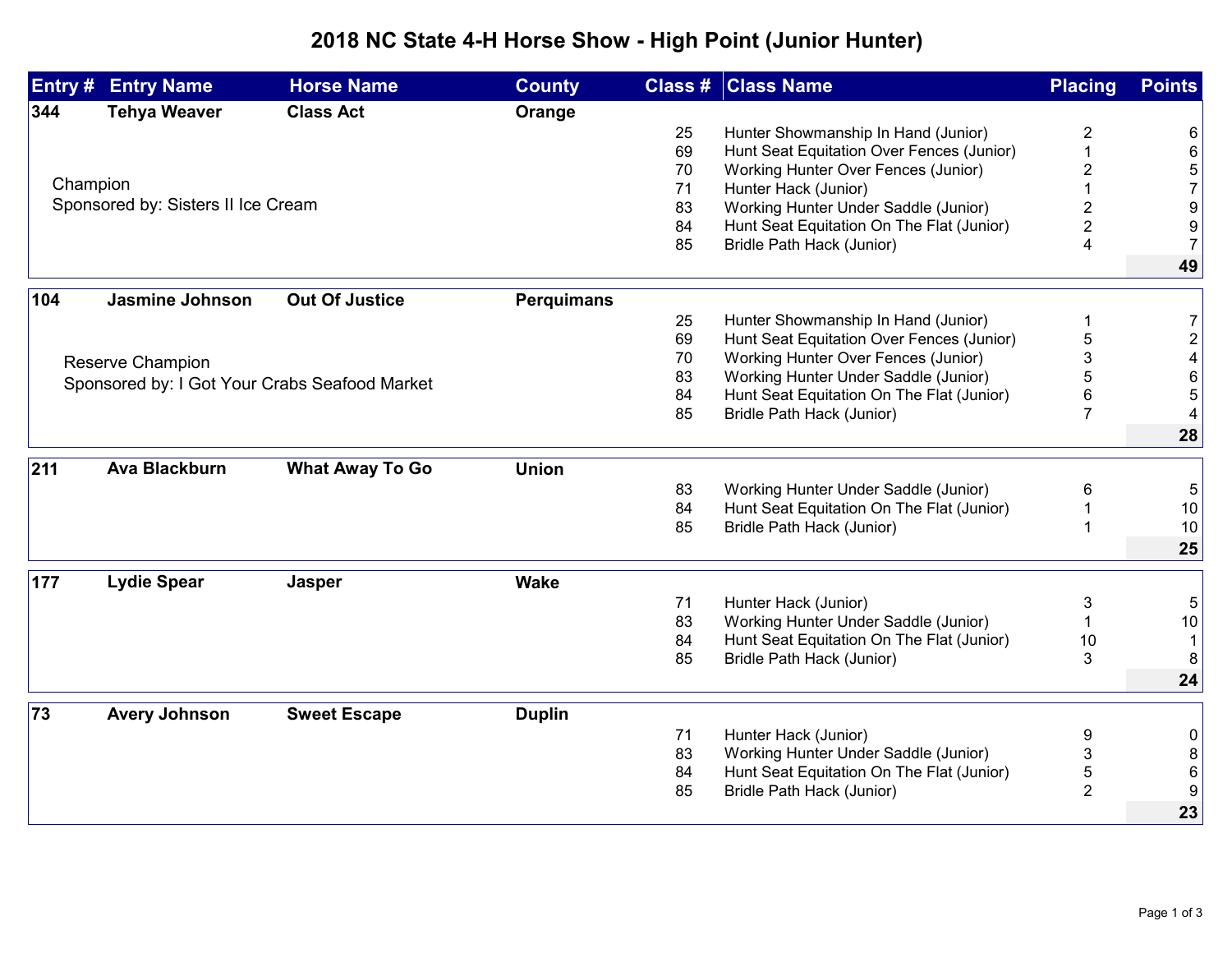| Entry # | <b>Entry Name</b>                      | <b>Horse Name</b>         | <b>County</b>     |          | <b>Class # Class Name</b>                 | <b>Placing</b> | <b>Points</b> |
|---------|----------------------------------------|---------------------------|-------------------|----------|-------------------------------------------|----------------|---------------|
| 36      | <b>Elayna Samson</b>                   | <b>He's Sophisticated</b> | <b>Duplin</b>     |          |                                           |                |               |
|         |                                        |                           |                   | 25       | Hunter Showmanship In Hand (Junior)       | 8              | 0             |
|         |                                        |                           |                   | 71       | Hunter Hack (Junior)                      |                |               |
|         |                                        |                           |                   | 83       | Working Hunter Under Saddle (Junior)      |                |               |
|         |                                        |                           |                   | 84       | Hunt Seat Equitation On The Flat (Junior) | 4              |               |
|         |                                        |                           |                   | 85       | Bridle Path Hack (Junior)                 | 8              |               |
|         |                                        |                           |                   |          |                                           |                | 18            |
| 79      | <b>Elizabeth Daniels</b>               | <b>Reckless In Rio</b>    | <b>Currituck</b>  |          |                                           |                |               |
|         |                                        |                           |                   | 25       | Hunter Showmanship In Hand (Junior)       |                |               |
|         |                                        |                           |                   | 69       | Hunt Seat Equitation Over Fences (Junior) | 3<br>3         |               |
|         |                                        |                           |                   |          |                                           |                |               |
|         |                                        |                           |                   | 70<br>71 | Working Hunter Over Fences (Junior)       |                |               |
|         |                                        |                           |                   |          | Hunter Hack (Junior)                      | 6              |               |
|         |                                        |                           |                   |          |                                           |                | 17            |
| 107     | <b>Olivia Mullen</b>                   | <b>Rescue Me</b>          | <b>Perquimans</b> |          |                                           |                |               |
|         |                                        |                           |                   | 25       | Hunter Showmanship In Hand (Junior)       | 4              |               |
|         |                                        |                           |                   | 70       | Working Hunter Over Fences (Junior)       | 5              |               |
|         |                                        |                           |                   | 71       | Hunter Hack (Junior)                      | 5              |               |
|         |                                        |                           |                   | 83       | Working Hunter Under Saddle (Junior)      | 10             |               |
|         |                                        |                           |                   | 85       | Bridle Path Hack (Junior)                 | 5              |               |
|         |                                        |                           |                   |          |                                           |                | 16            |
| 151     |                                        |                           | <b>Johnston</b>   |          |                                           |                |               |
|         | <b>Emma Grace Faggart Stone Harbor</b> |                           |                   |          |                                           |                |               |
|         |                                        |                           |                   | 71       | Hunter Hack (Junior)                      | 2              |               |
|         |                                        |                           |                   | 83       | Working Hunter Under Saddle (Junior)      | 8              |               |
|         |                                        |                           |                   | 84       | Hunt Seat Equitation On The Flat (Junior) | 7              |               |
|         |                                        |                           |                   | 85       | Bridle Path Hack (Junior)                 | 10             |               |
|         |                                        |                           |                   |          |                                           |                | 14            |
| 210     | <b>Elena Hamilton</b>                  | <b>Rare Mandate</b>       | <b>Union</b>      |          |                                           |                |               |
|         |                                        |                           |                   | 25       | Hunter Showmanship In Hand (Junior)       | 7              |               |
|         |                                        |                           |                   | 69       | Hunt Seat Equitation Over Fences (Junior) |                |               |
|         |                                        |                           |                   | 70       | Working Hunter Over Fences (Junior)       |                |               |
|         |                                        |                           |                   | 83       | Working Hunter Under Saddle (Junior)      | 4              |               |
|         |                                        |                           |                   |          |                                           |                | 14            |
|         |                                        |                           |                   |          |                                           |                |               |
| 314     | <b>Emilee Brooks</b>                   | <b>God's Gift</b>         | <b>Union</b>      |          |                                           |                |               |
|         |                                        |                           |                   | 71       | Hunter Hack (Junior)                      | 8              | 0             |
|         |                                        |                           |                   | 84       | Hunt Seat Equitation On The Flat (Junior) | 3              | 8             |
|         |                                        |                           |                   | 85       | Bridle Path Hack (Junior)                 | 6              | 5             |
|         |                                        |                           |                   |          |                                           |                | 13            |